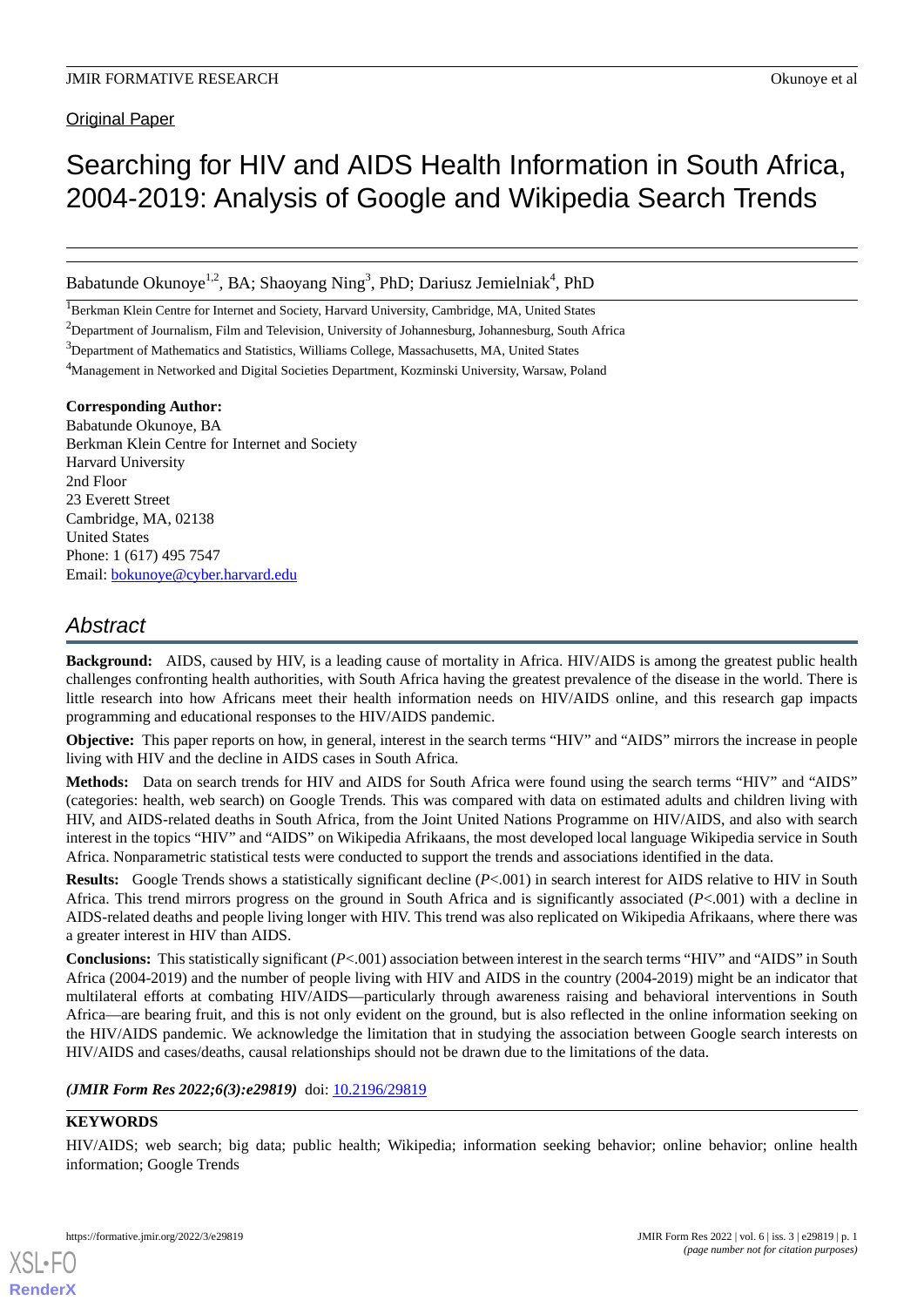# *Introduction*

A major obstacle to combating the impacts of disease in developing countries is the paucity of high-quality health data, including data regarding people's health information needs [[1\]](#page-5-0). If they do not understand people's everyday concerns, health organizations and policy makers are less able to effectively target education and programming efforts for all genders and age groups [\[1](#page-5-0)]. People's information needs and their everyday concerns are often expressed via search engine queries as millions go online to meet their health information needs.

HIV/AIDS remains a major global public health concern, despite concerted efforts aimed at combating the disease. There are an estimated 37.9 (32.7-44.0) million people worldwide living with HIV, the virus that causes AIDS [\[2](#page-5-1)]. Sub-Saharan Africa has the greatest burden of HIV/AIDS, with South Africa bearing the greatest burden of the disease in the world. An estimated 7.7 million people were living with HIV and AIDS in South Africa in 2018, with an adult prevalence rate of 20.4% [[2\]](#page-5-1). In 2018, approximately 71,000 South Africans died of AIDS-related causes.

Considerable progress has been made in the fight against HIV/AIDS globally. Globally, an estimated 37.9 (32.7-44.0) million people were living with HIV in 2018 [\[2](#page-5-1)], an increase from previous years (eg, 35.3 million in 2012), as more people receive life-saving antiretroviral therapy. At the same time, the number of AIDS-related deaths is also declining, with 770,000 deaths in 2018  $[2]$  $[2]$ , down from 1.6 (1.4-1.9) million deaths in 2012 and 2.3 (2.1-2.6) million in 2005 [[3\]](#page-5-2). Gains have also been made toward many of the 2020 Sustainable Development Goals targets and elimination commitments, although significant challenges remain [\[4](#page-5-3)]. This is within the context of high-risk behavior among people living with HIV in low- and middle-income countries [\[5](#page-5-4)] and insufficient human resources in HIV care in low- and middle-income countries [[6\]](#page-5-5).

A key component of the fight against HIV/AIDS has been behavioral interventions [[3\]](#page-5-2). A global meta-analysis of studies determined that behavioral interventions reduce sexual risk behavior and reduce sexually transmitted infections and HIV [[3\]](#page-5-2). Behavioral interventions typically involve harmonizing messages and the dissemination of information about HIV transmission and various prevention approaches using television, radio, outdoor advertising, and information and communications technology. The outcome of all these behavioral interventions is that in sub-Saharan Africa, the percentage of young people (15-24 years) demonstrating a comprehensive and accurate understanding of HIV has generally increased over the years. For example, this understanding rose by 5 percentage points for men and by 3 for women from 2002 to 2011, although knowledge levels remain low (36% for young men and 28% for young women) [[3\]](#page-5-2).

In South Africa, there have been a number of nationwide communication campaigns related to raising awareness of HIV and AIDS. Soul City and MTV Shuga are two examples of such multimedia campaigns that promote good sexual health and well-being and have effective outcomes [\[7](#page-5-6)]. Research into the impact of the Soul City and other communication campaigns

found that they had a positive effect on the sexual behavior of adults that had been exposed to the campaign message, for instance by bringing about positive changes in condom use and HIV testing [\[8](#page-5-7)].

The combined effects of these awareness campaigns have been an increase in knowledge and understanding of HIV/AIDS. One likely outcome of an increase in awareness of HIV/AIDS in South Africa is that a percentage of the population will turn to the internet via search engines for information on HIV/AIDS. Internet penetration in South Africa is 56% (32.9 million) [\[9](#page-5-8)].

An increasing number of people are using the internet to support their health care needs  $[10,11]$  $[10,11]$  $[10,11]$  and search engines such as Google, Yahoo! and Bing are often their first port of call. One of the early studies on search engine use found that 1 in every 28 (3.5%) pages viewed on the web is a search results page, making the use of a search engine the second most popular internet task next to email [\[12](#page-5-11)]. Another early study found that there are over 6.75 million health-related internet searches carried out every day worldwide, representing approximately 5% of all internet searches [[13\]](#page-5-12). Search engine use is the most common approach to online information seeking [[14\]](#page-5-13), and a study by the Pew Research Center found that half of all internet users now use search engines on a typical day [[15\]](#page-6-0). It has also been estimated that about 1 billion Google searches daily are health-related, which is about 7% of all daily searches [[16\]](#page-6-1).

This paper examines trends in online search on HIV and AIDS on Google, which is the dominant search engine worldwide [[17](#page-6-2)] and is the top search engine in most countries with a few exceptions, such as Russia (Yandex) and China (Baidu). In South Africa, Google is also the dominant search engine [[17\]](#page-6-2). Google search data have been used for understanding health information needs, health surveillance, and health forecasting [[10,](#page-5-9)[18-](#page-6-3)[23\]](#page-6-4). Although the use of Google search engine data for health and development in general has been criticized [[24](#page-6-5)[,25](#page-6-6)] in recent years due to an unbalanced and opaque approach that did not satisfy scientific transparency, in recent years, organizations such as the World Bank [[26](#page-6-7)[,27](#page-6-8)] and several government departments around the world have begun revisiting the behavioral big data methods of search engine data in aid of international development. Drawing on feedback from the scientific community on the best practices of big data research [[24,](#page-6-5)[25,](#page-6-6)[28](#page-6-9)[,29](#page-6-10)], particularly paying attention to integrating both big data and "small data" (eg, survey data and other traditional data collection mechanisms) to create more complete and accurate data sets, they have made significant advances in this field. This paper advances the hypothesis that the online search behavior of people looking for health information can be used to understand their health information needs, and also for health surveillance and monitoring [[10,](#page-5-9)[18](#page-6-3)[-23](#page-6-4)].

# *Methods*

The methods employed in this study were derived from the considerable literature regarding using search data to understand the health information needs of the public and for health surveillance [[10,](#page-5-9)[18](#page-6-3)[-23](#page-6-4)]. The first step involved search term selection. The search terms chosen as proxies to gauge public interest in HIV and AIDS in South Africa were "HIV" and

 $XS$ -FO **[RenderX](http://www.renderx.com/)**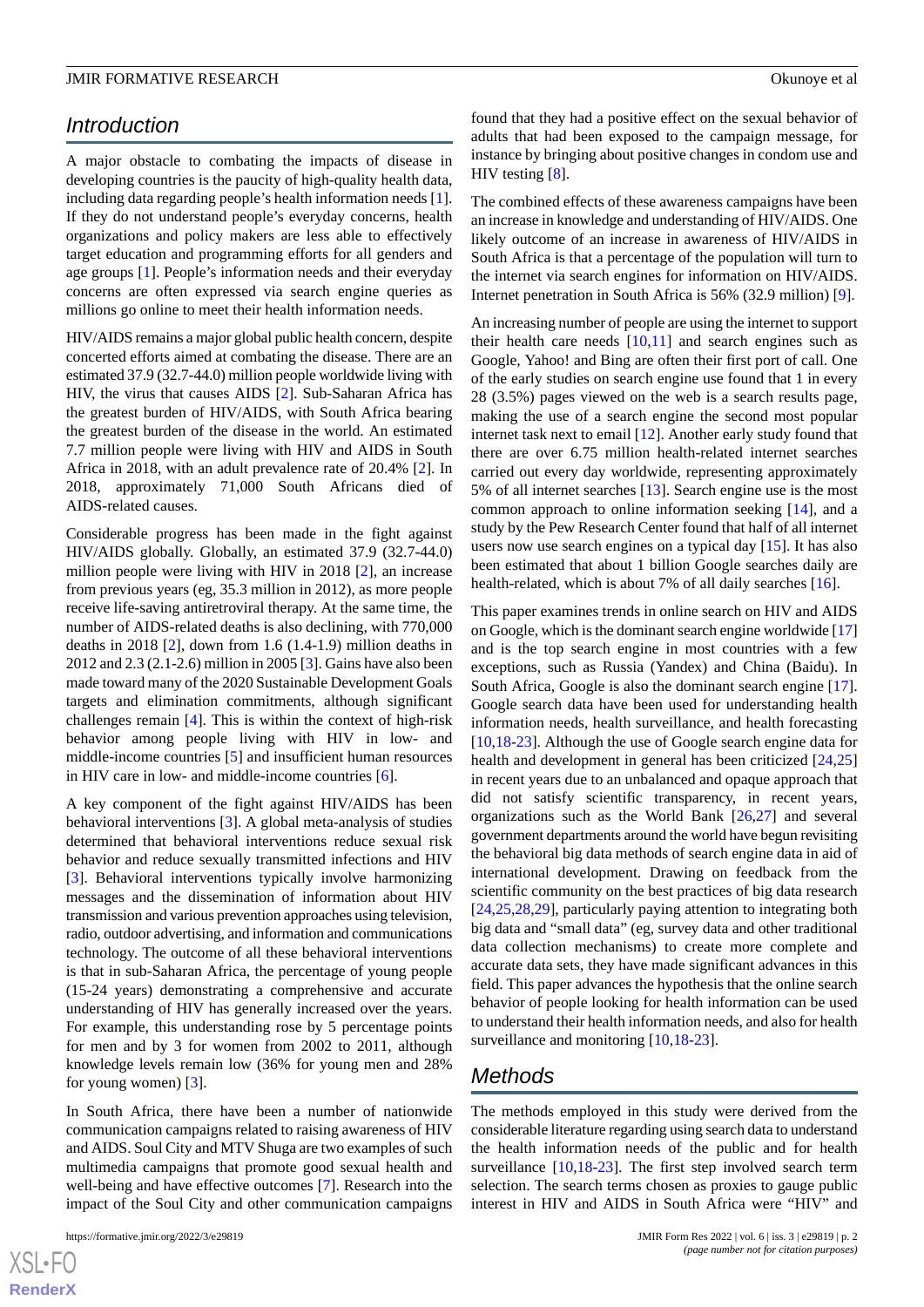"AIDS." These were the only search terms selected given the specificity of the topics concerned. Data [\[30](#page-6-11)] on online searches for the terms "HIV" and "AIDS" were thus obtained on Google Trends (categories: health, web search) to visualize how searches were conducted on both search terms. The data were obtained for the years 2004-2019. Some of the most important search queries (top and rising) searched for by South Africans on "HIV" and "AIDS" were downloaded from the Google Trends data set [[30\]](#page-6-11) and recorded. Data on regional interest in both search terms for South Africa were downloaded. In addition, the top and rising search queries related to "HIV" and "AIDS" were also accessed via Google Trends.

The nonparametric Mann-Kendall test [\[31](#page-6-12)] was conducted to evaluate the significance of trends. The Mann-Kendall test accounts for the autocorrelation of time series (for the alternative hypothesis of monotonic trends) by the design of its test statistic on the time series increments. The Mann-Kendall test was adapted based on the log ratio of search volumes between search terms to evaluate their associations (between "HIV" and "AIDS") and to investigate the search trend of the term "AIDS" with adjustment (log ratio between "flu" and "AIDS").

Nonparametric Mann-Kendall tests were conducted to indicate the significant decline in AIDS-related deaths in South Africa and the increasing trend for the number of estimated adults and children living with HIV. Permutation test based on nonparametric Spearman rho [[32\]](#page-6-13) was conducted to verify the association between Google search interest for the term "AIDS" and AIDS-related deaths in Africa. Due to the difference in time frequency, monthly Google search data for the term "AIDS" were aggregated through moving average to estimate yearly search interest. All statistical analysis was conducted with R (version 4.1.2; R Foundation for Statistical Computing); Mann-Kendall tests were done using the *trend* package and the Spearman test was performed using the *stats* package.

<span id="page-2-0"></span>Pageviews for the topics "HIV" and "AIDS" from 2015-2020 in Wikipedia Afrikaans, the most developed indigenous

language Wikipedia service in South Africa, were obtained from Wikipedia [\[33](#page-6-14)]. The year with the earliest data on HIV and AIDS on Wikipedia Afrikaans is 2015.

Review studies on the use of search engine data to understand public interests and trends have noted the "traps in big data" [[24,](#page-6-5)[25,](#page-6-6)[28](#page-6-9)[,29](#page-6-10)], emphasizing that data sources such as search engines are best used to supplement traditional data sources like surveys and that, in general, confidence in such data is strengthened when their findings can be replicated using other data sources and platforms. Thus, this paper also obtained and plotted data [[34\]](#page-6-15) on the estimated number of adults and children living with HIV, as well as AIDS-related deaths in South Africa, from the United Nations Joint Programme on HIV/AIDS for the years 2004-2019.

### *Results*

Search term trends for "HIV" and "AIDS" from 2004-2019 in South Africa showed a decline in "AIDS" searches relative to "HIV" (*P*<.001; [Figure 1](#page-2-0)). This observed online behavior mirrors progress on the ground for both HIV and AIDS (*P*<.001, association between "AIDS" searches and deaths), as there was a decrease in AIDS-related deaths (*P*<.001) and an increase in the number of people living with HIV (*P*<.001) in the country from 2004-2019 ([Figure 2](#page-3-0)).

Some of the most important search queries (top and rising) searched for by South Africans on "HIV" and "AIDS" can be seen in [Multimedia Appendix 1](#page-5-14) and [Multimedia Appendix 2](#page-5-15), respectively. A complete visualization of the search data, regional interest in South Africa for the search terms "HIV" and "AIDS," and rising and top search queries on "HIV" and "AIDS" can be accessed via Google Trends [\[30](#page-6-11)].

Similarly, on Wikipedia Afrikaans, for the years 2015-2020, there was greater interest in "HIV" than "AIDS" [\(Multimedia](#page-5-16) [Appendix 3\)](#page-5-16).

**Figure 1.** Search interest in the search terms "HIV" and "AIDS" (category: health, web search) in South Africa, 2004-2019 (accessed December 24, 2020).



[XSL](http://www.w3.org/Style/XSL)•FO **[RenderX](http://www.renderx.com/)**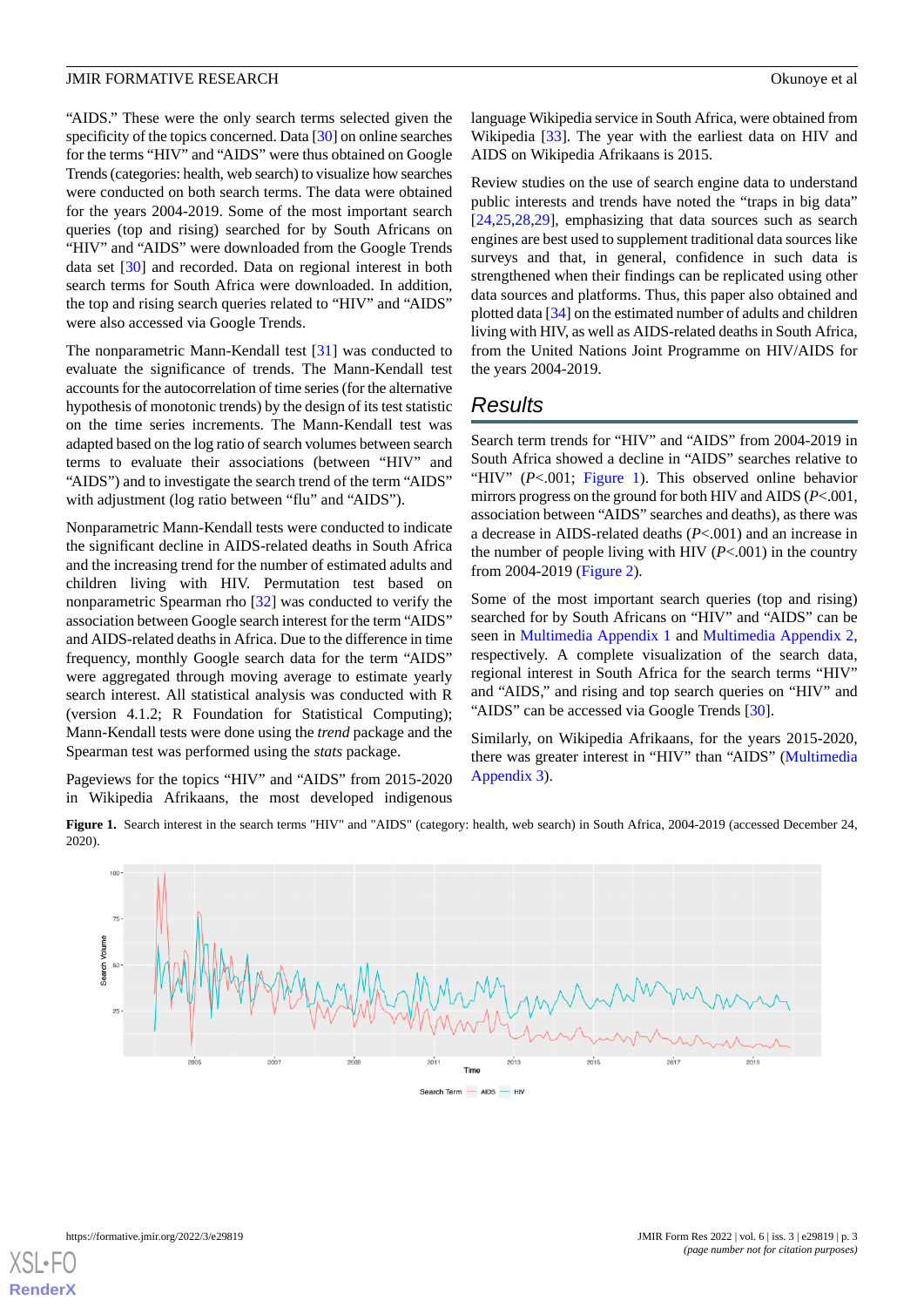<span id="page-3-0"></span>**Figure 2.** UNAIDS data on estimated adults and children living with HIV and AIDS-related deaths in South Africa [\[34\]](#page-6-15). UNAIDS: Joint United Nations Programme on HIV/AIDS.



# *Discussion*

#### **Principal Findings**

This paper shows a statistically significant decline (*P*<.001) in search interest on Google for AIDS relative to HIV in South Africa. This trend mirrors progress on the ground in South Africa and is significantly associated (*P*<.001) with a decline in AIDS-related deaths and people living longer with HIV. This trend was also replicated on Wikipedia Afrikaans, where there was a greater interest in HIV than AIDS. The data on the search terms "HIV" and "AIDS" in South Africa (2004-2019) reveal a decrease in interest over time in AIDS-related search queries relative to HIV-related search queries. This mirrors progress on the ground in South Africa, where AIDS-related deaths have reduced over the years (2004-2019) and people are living longer with HIV due to life-changing medications. Similarly, behavioral

[XSL](http://www.w3.org/Style/XSL)•FO **[RenderX](http://www.renderx.com/)**

interventions through messages delivered through media sources in South Africa, including the internet, have increased the number of people with an accurate understanding of the differences between HIV and AIDS [[3\]](#page-5-2). In response to these behavioral interventions, a proportion of the populations in these countries will use the internet via search engines to seek information on HIV and AIDS. From the earliest data available on Wikipedia Afrikaans (2015-2020), there has been a greater interest in HIV than AIDS in South Africa.

#### **Comparison to Prior Work**

This work contributes to the growing literature on infodemiology**,** which seeks to employ search engine data in the service of health information seeking, forecasting, and surveillance [\[35](#page-6-16)]. Previous research has covered a wide variety of infectious diseases such as influenza [[36\]](#page-6-17), dengue [[37\]](#page-6-18),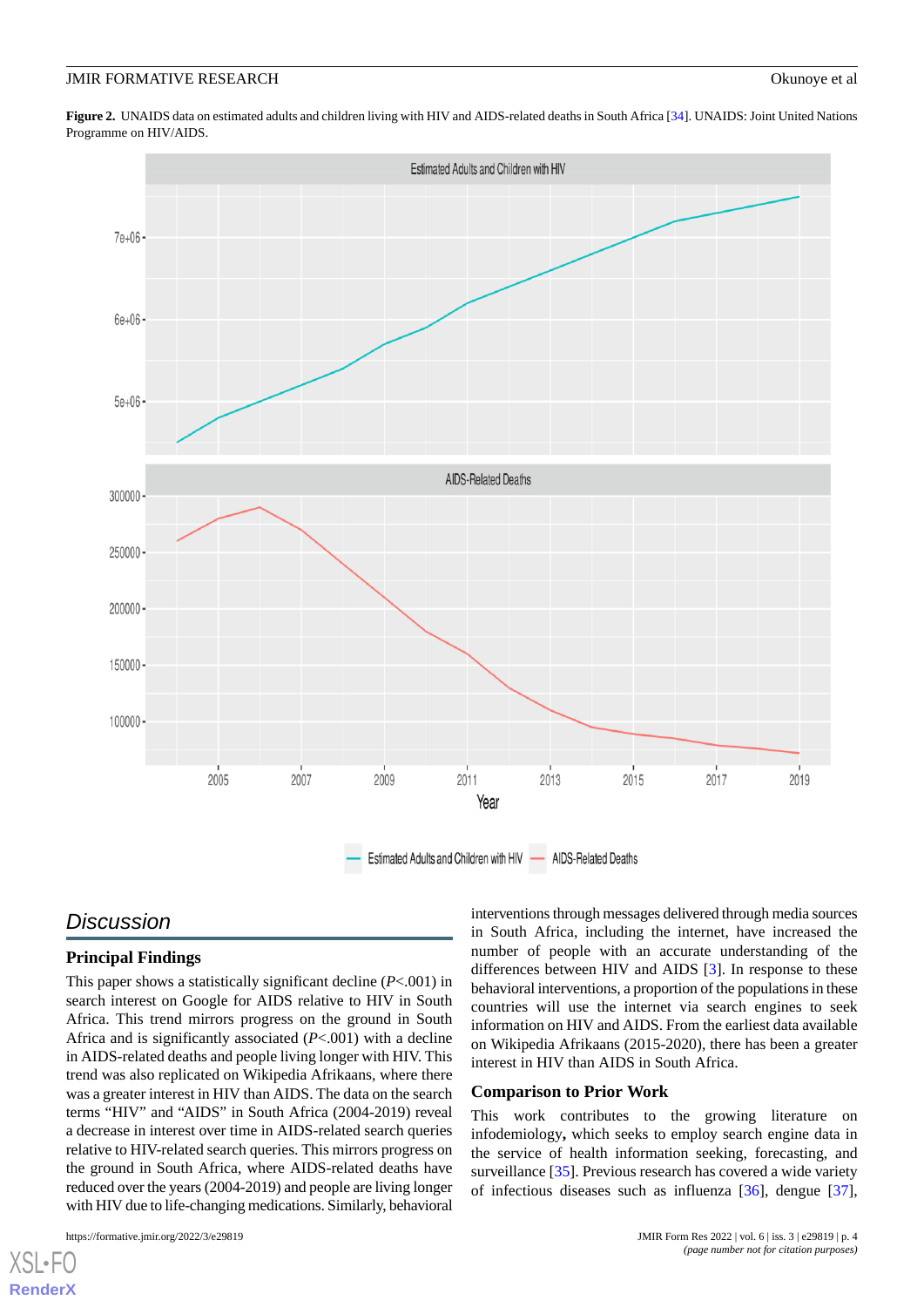norovirus [[38\]](#page-6-19), COVID-19 [\[39](#page-7-0)], and sexually transmitted infections [[40\]](#page-7-1), as well as other topics like cancer [\[22](#page-6-20),[23\]](#page-6-4), dementia [\[18](#page-6-3)], and mental health [\[20](#page-6-21)]. Among the limited literature exploring HIV/AIDS with internet search data, the methodology is often restricted to qualitative [[41\]](#page-7-2) or parametric methodology [[42\]](#page-7-3), with limited research on Africa. Our work contributes to the limited literature (eg, [[1,](#page-5-0)[43](#page-7-4)]) on HIV/AIDS in the African context. Moreover, the nonparametric methodology we adopted requires minimal assumptions about the data and its distribution, and is thus robust and adaptive. Our work contributes to the niche of infodemiological study on HIV/AIDS in Africa and South Africa in particular while possessing the potential to extend to other countries/regions or geographical resolutions.

#### **Further Directions**

An important follow-up to this study might be to understand how South Africans search for health information on other diseases and topics of public interest on search engines. In addition, motivated by our findings in this work, we may further investigate and develop a statistically principled and coherent framework to use Google search data for forecasting HIV/AIDS trends. In the meantime, a quantitative (survey) and qualitative (interviews) study of how South Africans access HIV/AIDS information online is planned, to provide insights for the research question by using traditional research methods. This study aims to provide data across South African provinces, disaggregated by age and gender. Additionally, broadening the scope of future studies could be achieved by studying other search engines, social media, and knowledge repositories, as research shows that, for example, Wikipedia is a good reflection of medical interests of the lay population [\[44](#page-7-5)], search engine queries are a good way of estimating outbreaks [[45\]](#page-7-6), and social media platforms are an important source of medical information today [[46\]](#page-7-7).

#### **Limitations**

This paper reports on how, in general, interest in the search terms "HIV" and "AIDS" mirrors the increase in people living with HIV and the decline in AIDS cases in South Africa. Here, we report some limitations of the study.

First, there is an acknowledgement that the population of health information seekers on HIV/AIDS online may be quite different from the offline population. For instance, not everyone searching for information on HIV/AIDS may be connected online or use search engines, and the number of people connected to the internet changed over the years of the study (2004-2019). Hence, this paper is not an exact mapping of the online behavior of all the people searching for HIV/AIDS information in South Africa. This limitation is common in research using online big data methods such as search engine data, where the nature of the specific platform from which the data were obtained shapes the results obtained [\[25](#page-6-6)]. To mitigate this, a follow-up quantitative

and qualitative study of the HIV/AIDS health information seeking behavior of South Africans using Google is planned. This would provide data through traditional (non–big data) research methods, following best practices from digital big data research, where the best results are often obtained when traditional data collection methods like surveys are combined with big data methods to inform research inquiry [\[25](#page-6-6)].

Second, we also acknowledge that the observed trends in the Google search data could be explained by the general decrease in people's interest in such diseases and public health matters. To adjust for this, we used the search term "flu" as a control and the declining trend of the search term "AIDS" remained significant after adjustment (*P*<.001). In addition, this paper acknowledges the effects of media coverage on interest in specific terms, which is not accounted for in this paper.

Third, this paper focuses only on studying the association between the Google search interest in HIV/AIDS and cases/deaths. We acknowledge that causal relationships should not be drawn due to the limitations of the data. In addition, we acknowledge that although we used the Google Trends category "health, web search" to refine the search results for "AIDS," the returned results may contain other meanings or associations of the word "AIDS," as seen in some entries in [Multimedia](#page-5-15) [Appendix 2.](#page-5-15)

#### **Conclusions**

A major obstacle to combating the impacts of disease in developing countries is the paucity of high-quality health data, particularly for understanding people's health information needs [[1\]](#page-5-0). People's information needs and their everyday concerns are often expressed via search engine queries as millions go online to meet their health information needs. This paper shows a statistically significant decline (*P*<.001) in search interest on Google for AIDS relative to HIV in South Africa. This trend mirrors progress on the ground in South Africa and is significantly associated (*P*<.001) with a decline in AIDS-related deaths and people living longer with HIV. This trend was also replicated on Wikipedia Afrikaans, where there was a greater interest in HIV than AIDS.

In developing country contexts where high-quality data on the health information needs of people is often lacking, understanding the population's use of search engines to meet health information needs can provide useful data. Investigating people's use of search engines to meet information needs can also reveal if education and programming efforts have been effective. Consequently, a natural progression of this study might be a quantitative and qualitative study of the use of search engines and other online information sources to meet HIV- and AIDS-related health information needs in South Africa, which might mitigate platform-specific limitations of findings as outlined in the Limitations section.

#### **Acknowledgments**

BO conceived, designed, and carried out the study. SN performed statistical analysis and reporting on data, including preparation of figures. DJ provided Wikipedia data and critical feedback on the manuscript. All authors contributed to writing the manuscript and read, reviewed, and revised the manuscript.

 $XS$  • FC **[RenderX](http://www.renderx.com/)**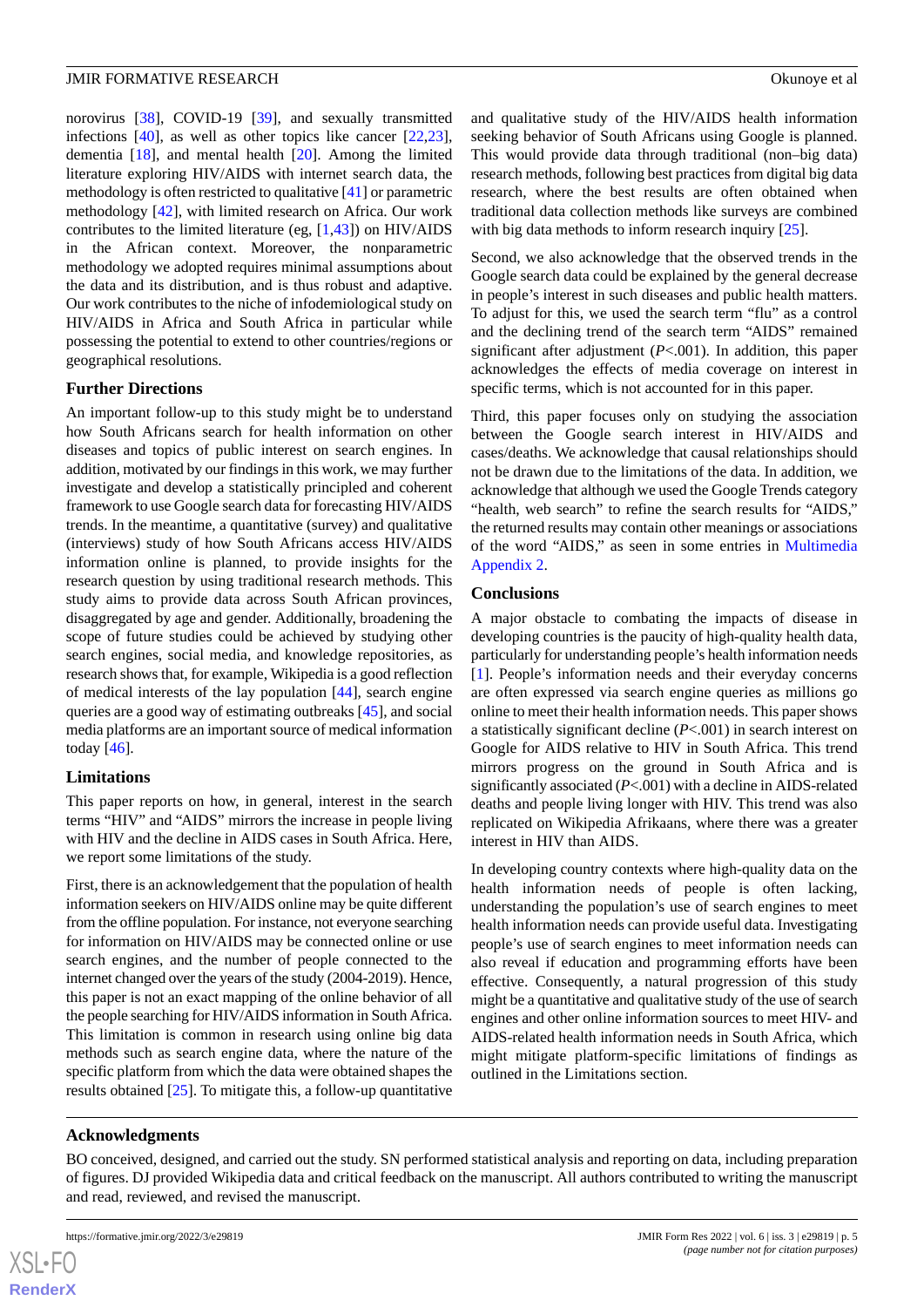#### **Conflicts of Interest**

None declared.

#### <span id="page-5-14"></span>**Multimedia Appendix 1**

Top and rising related queries for HIV, 2004-2019. [[DOCX File , 14 KB](https://jmir.org/api/download?alt_name=formative_v6i3e29819_app1.docx&filename=1be81bea57f7323d93bfe95d8053c7f5.docx)-[Multimedia Appendix 1\]](https://jmir.org/api/download?alt_name=formative_v6i3e29819_app1.docx&filename=1be81bea57f7323d93bfe95d8053c7f5.docx)

#### <span id="page-5-15"></span>**Multimedia Appendix 2**

<span id="page-5-16"></span>Top and rising related queries for AIDS, 2004-2019. [[DOCX File , 13 KB](https://jmir.org/api/download?alt_name=formative_v6i3e29819_app2.docx&filename=60552a43f6c4a56adb59dd50acbfdef4.docx)-[Multimedia Appendix 2\]](https://jmir.org/api/download?alt_name=formative_v6i3e29819_app2.docx&filename=60552a43f6c4a56adb59dd50acbfdef4.docx)

#### **Multimedia Appendix 3**

Wikipedia Afrikaans pageview statistics on HIV and AIDS 2015-2020 (accessed November 5, 2020). [[DOCX File , 151 KB-Multimedia Appendix 3\]](https://jmir.org/api/download?alt_name=formative_v6i3e29819_app3.docx&filename=5bf699ee719e38987b0fdeb1d9c8b18e.docx)

#### <span id="page-5-0"></span>**References**

- <span id="page-5-1"></span>1. Abebe R, Hill S, Vaughan J, Small P, Schwartz H. Using Search Queries to Understand Health Information Needs in Africa. In: Proceedings of the Thirteenth International AAAI Conference on Web and Social Media. Burnaby: PKP Publishing Services Network; 2019 Presented at: Thirteenth International AAAI Conference on Web and Social Media. Association for the Advancement of Artificial Intelligence; June 11-14, 2019; Munich, Germany URL: [https://ojs.aaai.org/index.php/](https://ojs.aaai.org/index.php/ICWSM/article/view/3360/3228) [ICWSM/article/view/3360/3228](https://ojs.aaai.org/index.php/ICWSM/article/view/3360/3228)
- <span id="page-5-3"></span><span id="page-5-2"></span>2. UNAIDS data 2019. UNAIDS. URL:<https://www.unaids.org/en/resources/documents/2019/2019-UNAIDS-data> [accessed 2020-10-31]
- <span id="page-5-4"></span>3. 2012 UNAIDS Report on the Global AIDS Epidemic. UNAIDS. URL: [https://www.unaids.org/en/resources/documents/](https://www.unaids.org/en/resources/documents/2012/20121120_UNAIDS_Global_Report_2012) 2012/20121120 UNAIDS Global Report 2012 [accessed 2020-10-31]
- 4. The Sustainable Development Goals and the HIV response. UNAIDS. 2017. URL: [https://www.unaids.org/sites/default/](https://www.unaids.org/sites/default/files/media_asset/SDGsandHIV_en.pdf) [files/media\\_asset/SDGsandHIV\\_en.pdf](https://www.unaids.org/sites/default/files/media_asset/SDGsandHIV_en.pdf) [accessed 2020-10-31]
- <span id="page-5-6"></span><span id="page-5-5"></span>5. Nguyen PT, Gilmour S, Le PM, Nguyen TT, Tanuma J, Nguyen HV. Factors associated with high-risk behaviors of people newly diagnosed with HIV/AIDS: results from a cross-sectional study in Vietnam. AIDS Care 2021 May;33(5):607-615. [doi: [10.1080/09540121.2020.1761519](http://dx.doi.org/10.1080/09540121.2020.1761519)] [Medline: [32397740\]](http://www.ncbi.nlm.nih.gov/entrez/query.fcgi?cmd=Retrieve&db=PubMed&list_uids=32397740&dopt=Abstract)
- <span id="page-5-7"></span>6. Nguyen PT, Nguyen HV, Phan HT, Cao CT. Situation of human resources and staff training of four provincial HIV/AIDS control centers in Northern Vietnam and some related factors in 2013. VPJM 2015;7(167):75-82.
- <span id="page-5-8"></span>7. HIV and AIDS in South Africa. Avert. 2020. URL: [https://www.avert.org/professionals/hiv-around-world/sub-saharan-africa/](https://www.avert.org/professionals/hiv-around-world/sub-saharan-africa/south-africa) [south-africa](https://www.avert.org/professionals/hiv-around-world/sub-saharan-africa/south-africa) [accessed 2022-01-20]
- <span id="page-5-9"></span>8. Peltzer K, Parker W, Mabaso M, Makonko E, Zuma K, Ramlagan S. Impact of national HIV and AIDS communication campaigns in South Africa to reduce HIV risk behaviour. ScientificWorldJournal 2012;2012:384608-384606 [[FREE Full](https://doi.org/10.1100/2012/384608) [text](https://doi.org/10.1100/2012/384608)] [doi: [10.1100/2012/384608\]](http://dx.doi.org/10.1100/2012/384608) [Medline: [23213285](http://www.ncbi.nlm.nih.gov/entrez/query.fcgi?cmd=Retrieve&db=PubMed&list_uids=23213285&dopt=Abstract)]
- <span id="page-5-10"></span>9. Individuals using the Internet 2000-2018. International Telecommunications Union. 2019. URL: [https://www.itu.int/en/](https://www.itu.int/en/ITU-D/Statistics/Documents/statistics/2019/Individuals_Internet_2000-2018_Dec2019.xls) [ITU-D/Statistics/Documents/statistics/2019/Individuals\\_Internet\\_2000-2018\\_Dec2019.xls](https://www.itu.int/en/ITU-D/Statistics/Documents/statistics/2019/Individuals_Internet_2000-2018_Dec2019.xls) [accessed 2020-10-31]
- <span id="page-5-11"></span>10. Pehora C, Gajaria N, Stoute M, Fracassa S, Serebale-O'Sullivan R, Matava CT. Are Parents Getting it Right? A Survey of Parents' Internet Use for Children's Health Care Information. Interact J Med Res 2015 Jun 22;4(2):e12 [[FREE Full text\]](http://www.i-jmr.org/2015/2/e12/) [doi: [10.2196/ijmr.3790\]](http://dx.doi.org/10.2196/ijmr.3790) [Medline: [26099207\]](http://www.ncbi.nlm.nih.gov/entrez/query.fcgi?cmd=Retrieve&db=PubMed&list_uids=26099207&dopt=Abstract)
- <span id="page-5-12"></span>11. Massey PM. Where Do U.S. Adults Who Do Not Use the Internet Get Health Information? Examining Digital Health Information Disparities From 2008 to 2013. J Health Commun 2016;21(1):118-124. [doi: [10.1080/10810730.2015.1058444\]](http://dx.doi.org/10.1080/10810730.2015.1058444) [Medline: [26166484](http://www.ncbi.nlm.nih.gov/entrez/query.fcgi?cmd=Retrieve&db=PubMed&list_uids=26166484&dopt=Abstract)]
- <span id="page-5-13"></span>12. Jansen BJ, Pooch U. A review of Web searching studies and a framework for future research. Journal of the American Society for Information Science and Technology 2001;52(3):235-246. [doi: [10.1002/1097-4571\(2000\)9999:9999<::AID-ASI1607>3.0.CO;2-F](http://dx.doi.org/10.1002/1097-4571(2000)9999:9999<::AID-ASI1607>3.0.CO;2-F)]
- 13. Eysenbach G, Kohler C. What is the prevalence of health-related searches on the World Wide Web? Qualitative and quantitative analysis of search engine queries on the internet. AMIA Annu Symp Proc 2003:225-229 [\[FREE Full text\]](http://europepmc.org/abstract/MED/14728167) [Medline: [14728167](http://www.ncbi.nlm.nih.gov/entrez/query.fcgi?cmd=Retrieve&db=PubMed&list_uids=14728167&dopt=Abstract)]
- 14. Morris M, Teevan J, Panovich K. A comparison of Information seeking on search engines and social networks. In: Proceedings of the 4th International AAAI Conference on Weblogs and Social Media. Menlo Park, California: AAAI; 2010 Presented at: 4th International AAAI Conference on Weblogs and Social Media; May 23-26; Washington DC, USA p. 1-4 URL: <https://www.microsoft.com/en-us/research/wp-content/uploads/2016/02/icwsm10.pdf>

[XSL](http://www.w3.org/Style/XSL)•FO **[RenderX](http://www.renderx.com/)**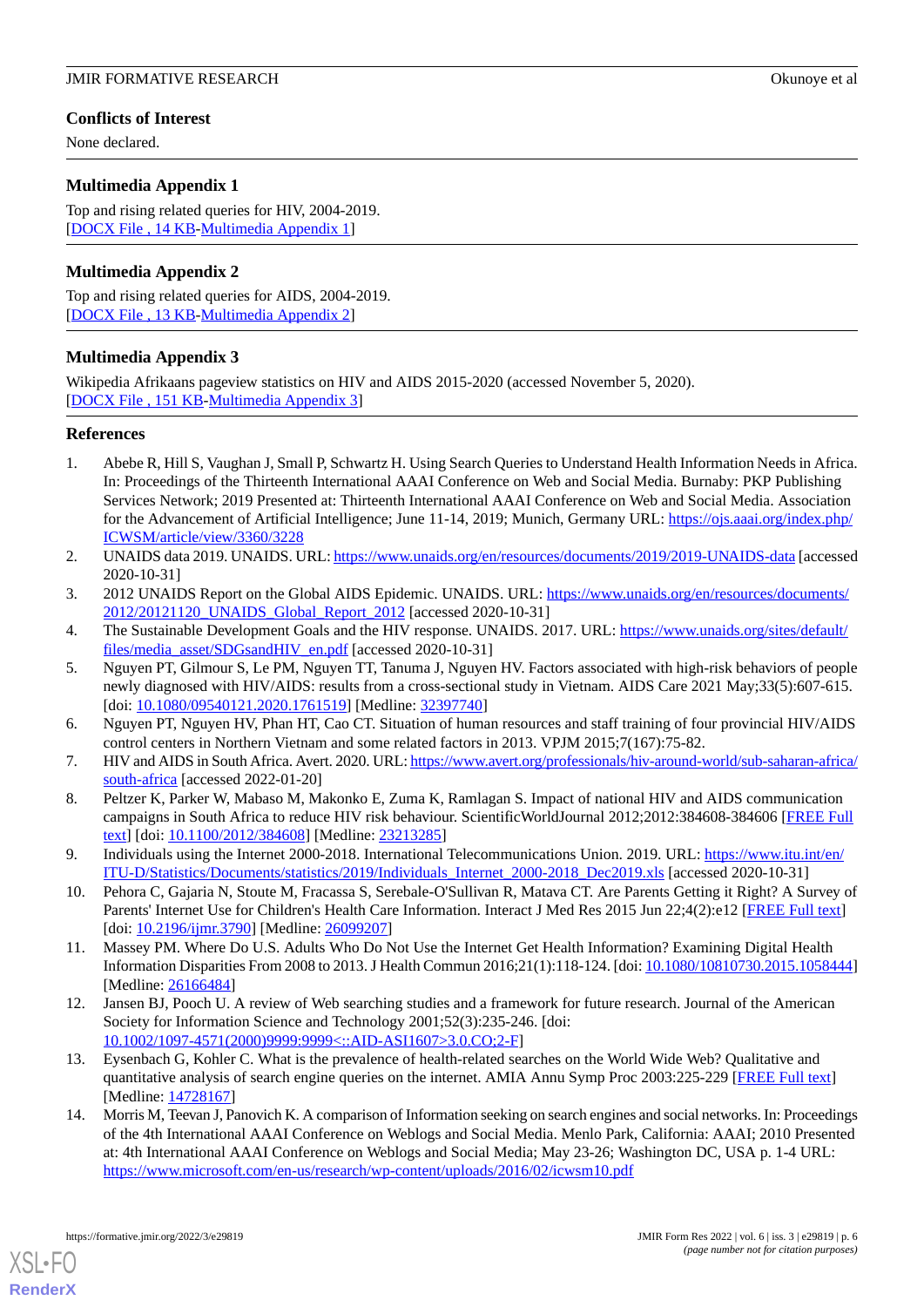- <span id="page-6-0"></span>15. Fallows D. Search Engine Use. Pew Research Center. 2008. URL: [https://www.pewresearch.org/internet/2008/08/06/](https://www.pewresearch.org/internet/2008/08/06/search-engine-use/) [search-engine-use/](https://www.pewresearch.org/internet/2008/08/06/search-engine-use/) [accessed 2020-10-31]
- <span id="page-6-1"></span>16. Murphy M. Dr Google will see you now: Search giant wants to cash in on your medical queries. The Telegraph. 2019. URL: <https://www.telegraph.co.uk/technology/2019/03/10/google-sifting-one-billion-health-questions-day/> [accessed 2021-05-27]
- <span id="page-6-3"></span><span id="page-6-2"></span>17. Search Engine Market Share. StatCounter Global Stats. URL: <https://gs.statcounter.com/search-engine-market-share> [accessed 2020-10-30]
- 18. Wang H, Chen D, Yu H, Chen Y. Forecasting the Incidence of Dementia and Dementia-Related Outpatient Visits With Google Trends: Evidence From Taiwan. J Med Internet Res 2015;17(11):e264 [[FREE Full text](http://www.jmir.org/2015/11/e264/)] [doi: [10.2196/jmir.4516](http://dx.doi.org/10.2196/jmir.4516)] [Medline: [26586281](http://www.ncbi.nlm.nih.gov/entrez/query.fcgi?cmd=Retrieve&db=PubMed&list_uids=26586281&dopt=Abstract)]
- <span id="page-6-21"></span>19. Ling R, Lee J. Disease Monitoring and Health Campaign Evaluation Using Google Search Activities for HIV and AIDS, Stroke, Colorectal Cancer, and Marijuana Use in Canada: A Retrospective Observational Study. JMIR Public Health Surveill 2016 Oct 12;2(2):e156 [\[FREE Full text\]](http://publichealth.jmir.org/2016/2/e156/) [doi: [10.2196/publichealth.6504](http://dx.doi.org/10.2196/publichealth.6504)] [Medline: [27733330](http://www.ncbi.nlm.nih.gov/entrez/query.fcgi?cmd=Retrieve&db=PubMed&list_uids=27733330&dopt=Abstract)]
- 20. Ayers JW, Althouse BM, Allem J, Rosenquist JN, Ford DE. Seasonality in seeking mental health information on Google. Am J Prev Med 2013 May;44(5):520-525. [doi: [10.1016/j.amepre.2013.01.012](http://dx.doi.org/10.1016/j.amepre.2013.01.012)] [Medline: [23597817\]](http://www.ncbi.nlm.nih.gov/entrez/query.fcgi?cmd=Retrieve&db=PubMed&list_uids=23597817&dopt=Abstract)
- <span id="page-6-20"></span>21. Fahy E, Hardikar R, Fox A, Mackay S. Quality of patient health information on the Internet: reviewing a complex and evolving landscape. Australas Med J 2014;7(1):24-28 [[FREE Full text](http://europepmc.org/abstract/MED/24567763)] [doi: [10.4066/AMJ.2014.1900\]](http://dx.doi.org/10.4066/AMJ.2014.1900) [Medline: [24567763](http://www.ncbi.nlm.nih.gov/entrez/query.fcgi?cmd=Retrieve&db=PubMed&list_uids=24567763&dopt=Abstract)]
- <span id="page-6-4"></span>22. Phillips CA, Barz LA, Li Y, Schapira MM, Bailey LC, Merchant RM. Relationship Between State-Level Google Online Search Volume and Cancer Incidence in the United States: Retrospective Study. J Med Internet Res 2018 Jan 08;20(1):e6 [[FREE Full text](http://www.jmir.org/2018/1/e6/)] [doi: [10.2196/jmir.8870](http://dx.doi.org/10.2196/jmir.8870)] [Medline: [29311051](http://www.ncbi.nlm.nih.gov/entrez/query.fcgi?cmd=Retrieve&db=PubMed&list_uids=29311051&dopt=Abstract)]
- <span id="page-6-5"></span>23. Xu C, Yang H, Sun L, Cao X, Hou Y, Cai Q, et al. Detecting Lung Cancer Trends by Leveraging Real-World and Internet-Based Data: Infodemiology Study. J Med Internet Res 2020 Mar 12;22(3):e16184 [\[FREE Full text\]](https://www.jmir.org/2020/3/e16184/) [doi: [10.2196/16184\]](http://dx.doi.org/10.2196/16184) [Medline: [32163035\]](http://www.ncbi.nlm.nih.gov/entrez/query.fcgi?cmd=Retrieve&db=PubMed&list_uids=32163035&dopt=Abstract)
- <span id="page-6-7"></span><span id="page-6-6"></span>24. Lazer D, Kennedy R, King G, Vespignani A. Big data. The parable of Google Flu: traps in big data analysis. Science 2014 Mar 14;343(6176):1203-1205. [doi: [10.1126/science.1248506\]](http://dx.doi.org/10.1126/science.1248506) [Medline: [24626916\]](http://www.ncbi.nlm.nih.gov/entrez/query.fcgi?cmd=Retrieve&db=PubMed&list_uids=24626916&dopt=Abstract)
- <span id="page-6-8"></span>25. Ruths D, Pfeffer J. Social sciences. Social media for large studies of behavior. Science 2014 Nov 28;346(6213):1063-1064. [doi: [10.1126/science.346.6213.1063](http://dx.doi.org/10.1126/science.346.6213.1063)] [Medline: [25430759\]](http://www.ncbi.nlm.nih.gov/entrez/query.fcgi?cmd=Retrieve&db=PubMed&list_uids=25430759&dopt=Abstract)
- 26. Reyes G. Leveraging behavioral insights in the age of big data. World Bank Blogs. 2017. URL: [https://blogs.worldbank.org/](https://blogs.worldbank.org/latinamerica/leveraging-behavioral-insights-age-big-data?cid=SHR_BlogSiteShare_EN_EXT) [latinamerica/leveraging-behavioral-insights-age-big-data?cid=SHR\\_BlogSiteShare\\_EN\\_EXT](https://blogs.worldbank.org/latinamerica/leveraging-behavioral-insights-age-big-data?cid=SHR_BlogSiteShare_EN_EXT) [accessed 2020-10-31]
- <span id="page-6-10"></span><span id="page-6-9"></span>27. Afif Z, Islan W, Calvo-Gonzalez O. Behavioral science around the world: Profiles of 10 countries. World Bank. 2018. URL: [https://documents1.worldbank.org/curated/en/710771543609067500/pdf/](https://documents1.worldbank.org/curated/en/710771543609067500/pdf/132610-REVISED-00-COUNTRY-PROFILES-dig.pdf) [132610-REVISED-00-COUNTRY-PROFILES-dig.pdf](https://documents1.worldbank.org/curated/en/710771543609067500/pdf/132610-REVISED-00-COUNTRY-PROFILES-dig.pdf) [accessed 2020-10-31]
- <span id="page-6-11"></span>28. Butler D. When Google got flu wrong. Nature 2013 Feb 14;494(7436):155-156. [doi: [10.1038/494155a\]](http://dx.doi.org/10.1038/494155a) [Medline: [23407515\]](http://www.ncbi.nlm.nih.gov/entrez/query.fcgi?cmd=Retrieve&db=PubMed&list_uids=23407515&dopt=Abstract)
- <span id="page-6-12"></span>29. Mills KA. What are the threats and potentials of big data for qualitative research? Qualitative Research 2017 Nov 30;18(6):591-603. [doi: [10.1177/1468794117743465\]](http://dx.doi.org/10.1177/1468794117743465)
- <span id="page-6-13"></span>30. Compare 'aids' and 'hiv'. Google Trends. URL: [https://trends.google.com/trends/](https://trends.google.com/trends/explore?date=2004-01-01%202019-12-31&geo=ZA&q=aids,hiv) [explore?date=2004-01-01%202019-12-31&geo=ZA&q=aids,hiv](https://trends.google.com/trends/explore?date=2004-01-01%202019-12-31&geo=ZA&q=aids,hiv) [accessed 2020-10-31]
- <span id="page-6-14"></span>31. Hipel K, McLeod A. Time Series Modelling of Water Resources and Environmental Systems, 1st edition. New York: Elsevier Science; 1994.
- <span id="page-6-15"></span>32. Hollander M, Wolfe D, Chicken E. Nonparametric statistical methods, 2nd edition. Hoboken, New Jersey: John Wiley & Sons; 2013.
- <span id="page-6-16"></span>33. Wikipedia Afrikaans Pageviews Analysis on HIV and AIDS 2015-2020. Wikipedia. URL: [https://pageviews.toolforge.org/](https://pageviews.toolforge.org/?project=af.wikipedia.org&platform=all-access&agent=user&redirects=0&start=2015-07&end=2020-10&pages=HIV|AIDS) [?project=af.wikipedia.org&platform=all-access&agent=user&redirects=0&start=2015-07&end=2020-10&pages=HIV|AIDS](https://pageviews.toolforge.org/?project=af.wikipedia.org&platform=all-access&agent=user&redirects=0&start=2015-07&end=2020-10&pages=HIV|AIDS) [accessed 2020-11-05]
- <span id="page-6-17"></span>34. HIV estimates with uncertainty bounds 1990-Present. UNAIDS. URL: [https://www.unaids.org/en/resources/documents/](https://www.unaids.org/en/resources/documents/2020/HIV_estimates_with_uncertainty_bounds_1990-present) 2020/HIV estimates with uncertainty bounds 1990-present [accessed 2020-10-31]
- <span id="page-6-18"></span>35. Mavragani A, Ochoa G, Tsagarakis KP. Assessing the Methods, Tools, and Statistical Approaches in Google Trends Research: Systematic Review. J Med Internet Res 2018 Nov 06;20(11):e270 [\[FREE Full text\]](https://www.jmir.org/2018/11/e270/) [doi: [10.2196/jmir.9366\]](http://dx.doi.org/10.2196/jmir.9366) [Medline: [30401664](http://www.ncbi.nlm.nih.gov/entrez/query.fcgi?cmd=Retrieve&db=PubMed&list_uids=30401664&dopt=Abstract)]
- <span id="page-6-19"></span>36. Ginsberg J, Mohebbi MH, Patel RS, Brammer L, Smolinski MS, Brilliant L. Detecting influenza epidemics using search engine query data. Nature 2009 Feb 19;457(7232):1012-1014. [doi: [10.1038/nature07634](http://dx.doi.org/10.1038/nature07634)] [Medline: [19020500](http://www.ncbi.nlm.nih.gov/entrez/query.fcgi?cmd=Retrieve&db=PubMed&list_uids=19020500&dopt=Abstract)]
- 37. Syamsuddin M, Fakhruddin M, Sahetapy-Engel JTM, Soewono E. Causality Analysis of Google Trends and Dengue Incidence in Bandung, Indonesia With Linkage of Digital Data Modeling: Longitudinal Observational Study. J Med Internet Res 2020 Jul 24;22(7):e17633 [\[FREE Full text\]](https://www.jmir.org/2020/7/e17633/) [doi: [10.2196/17633](http://dx.doi.org/10.2196/17633)] [Medline: [32706682\]](http://www.ncbi.nlm.nih.gov/entrez/query.fcgi?cmd=Retrieve&db=PubMed&list_uids=32706682&dopt=Abstract)
- 38. Yuan K, Huang G, Wang L, Wang T, Liu W, Jiang H, et al. Predicting Norovirus in the United States Using Google Trends: Infodemiology Study. J Med Internet Res 2021 Sep 29;23(9):e24554 [[FREE Full text](https://www.jmir.org/2021/9/e24554/)] [doi: [10.2196/24554\]](http://dx.doi.org/10.2196/24554) [Medline: [34586079](http://www.ncbi.nlm.nih.gov/entrez/query.fcgi?cmd=Retrieve&db=PubMed&list_uids=34586079&dopt=Abstract)]